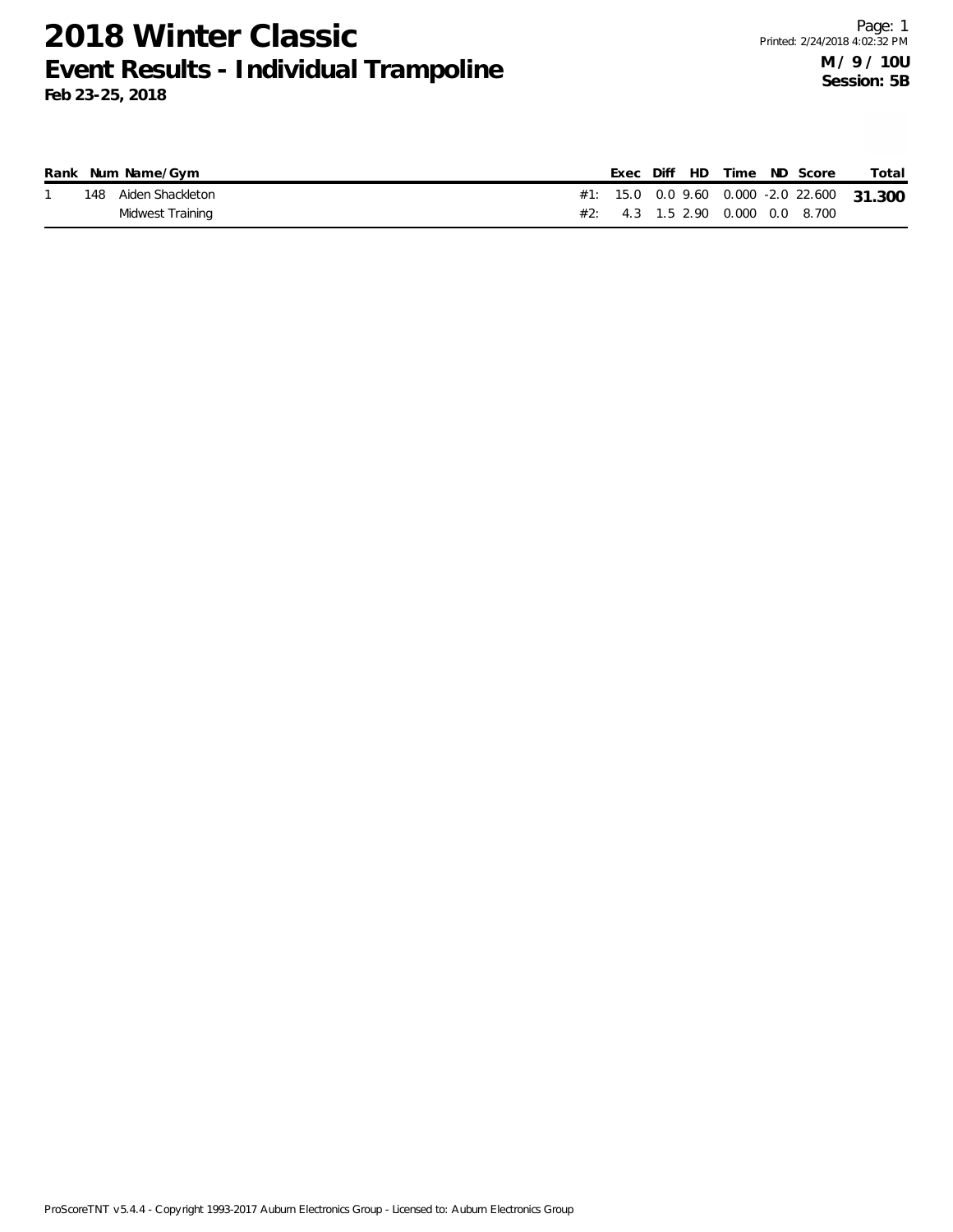|  | Rank Num Name/Gym               |  |  |  | Exec Diff HD Time ND Score              | Total                                     |
|--|---------------------------------|--|--|--|-----------------------------------------|-------------------------------------------|
|  | 193 Marlena Gracia              |  |  |  |                                         | #1: 17.9 0.0 9.70 0.000 0.0 27.600 60.600 |
|  | Garden State Trampoline Academy |  |  |  | $\#2$ : 17.1 6.5 9.40 0.000 0.0 33.000  |                                           |
|  | 158 Grace Danley                |  |  |  | #1: 16.6  0.0  9.80  0.000  0.0  26.400 | 57.800                                    |
|  | Garden State Trampoline Academy |  |  |  | $\#2:$ 16.1 6.0 9.30 0.000 0.0 31.400   |                                           |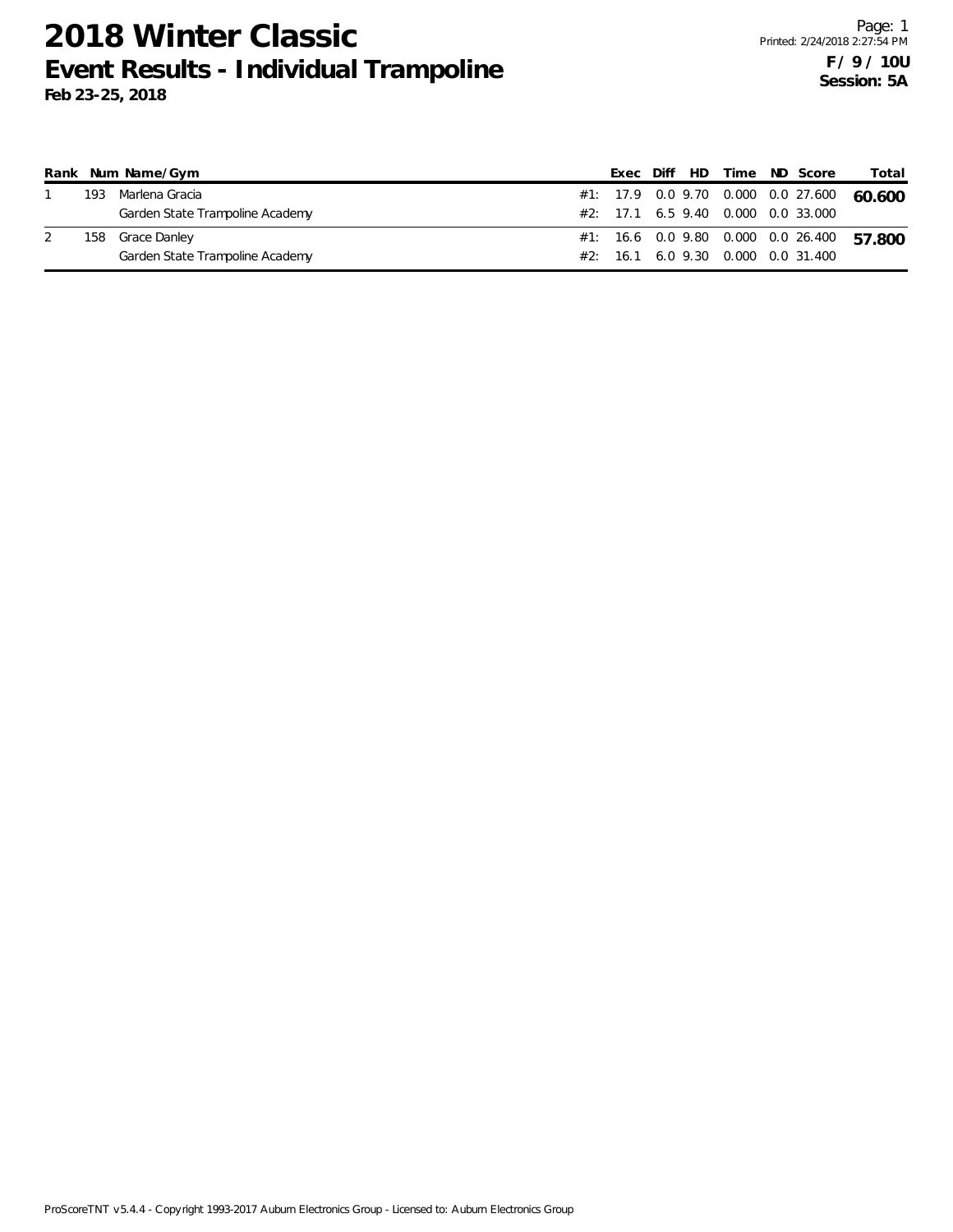|                |     | Rank Num Name/Gym      |     | Exec | Diff | <b>HD</b>   | Time  | ND  | Score         | Total  |
|----------------|-----|------------------------|-----|------|------|-------------|-------|-----|---------------|--------|
|                | 335 | Sienna Jibben          | #1: | 17.5 | 0.0  | 9.30        | 0.000 |     | 0.026.800     | 61.400 |
|                |     | Sonshine Gymnastics    | #2: | 17.8 |      | 7.1 9.70    | 0.000 |     | 0.0 34.600    |        |
| 2              | 823 | Sage Goldman           | #1: | 17.6 |      | $0.0$ 9.80  | 0.000 |     | 0.0 27.400    | 59.300 |
|                |     | World Champions Centre | #2: | 16.1 |      | 6.4 9.40    | 0.000 |     | 0.0 31.900    |        |
| 3T             | 317 | Riana Garcia           | #1: | 17.1 |      | 0.08.80     | 0.000 |     | 0.0 25.900    | 56.900 |
|                |     | 3T1                    | #2: | 16.7 |      | 5.4 8.90    | 0.000 |     | 0.0 31.000    |        |
| 4 <sub>T</sub> | 291 | Clara Carpenter        | #1: | 17.2 |      | $0.0$ 9.40  | 0.000 |     | 0.0 26.600    | 56.900 |
|                |     | 3T1                    | #2: | 15.7 |      | 5.7 8.90    | 0.000 |     | $0.0\,30.300$ |        |
| 5              | 230 | Samantha Breckenridge  | #1: | 15.4 |      | 0.08.90     | 0.000 |     | $0.0$ 24.300  | 55.900 |
|                |     | Kris Power Tumbling    | #2: | 15.8 |      | 6.9 8.90    | 0.000 |     | 0.0 31.600    |        |
| 6              | 249 | Kate Moody             | #1: | 15.7 | 0.0  | 8.80        | 0.000 | 0.0 | 24.500        | 43.900 |
|                |     | <b>Gymnast Factory</b> | #2: | 9.8  |      | $3.4\;6.20$ | 0.000 |     | $0.0$ 19.400  |        |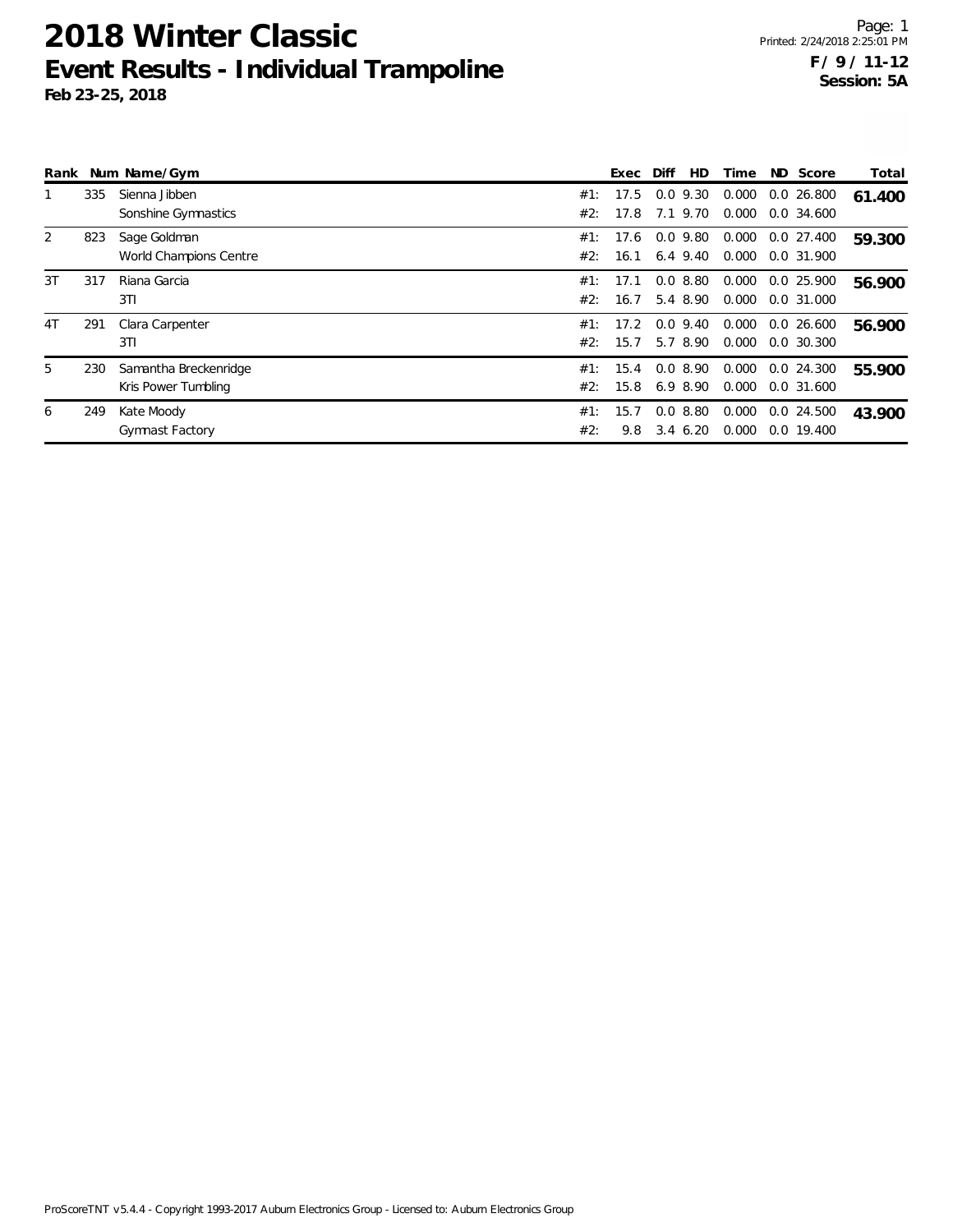|   |     | Rank Num Name/Gym                    |     | Exec                  | Diff          | HD.  | Time                                   | ND Score   | Total  |
|---|-----|--------------------------------------|-----|-----------------------|---------------|------|----------------------------------------|------------|--------|
|   | 478 | Evan Pedraza                         | #1: |                       | 16.6 0.0 9.20 |      | 0.000                                  | 0.0 25.800 | 56.800 |
|   |     | Team Legacy (Coach Patty Gymnastics) |     | $\#2$ : 15.5 6.5 9.00 |               |      | 0.000                                  | 0.0 31.000 |        |
| 2 | 427 | Brycen Young                         |     |                       |               |      | $\#1$ : 15.6 0.0 9.60 0.000 0.0 25.200 |            | 56.600 |
|   |     | Gleasons Gymnastics Maple Grove      |     | #2: 15.7              | 6.19.60       |      | 0.000                                  | 0.0 31.400 |        |
| 3 | 455 | Nathan Kulbe                         |     | $\#1$ : 15.7 0.0 9.20 |               |      | 0.000  0.0  24.900                     |            | 56.500 |
|   |     | <b>Gymnastics Central</b>            |     | #2: 15.5              | 7.1           | 9.00 | 0.000                                  | 0.0 31.600 |        |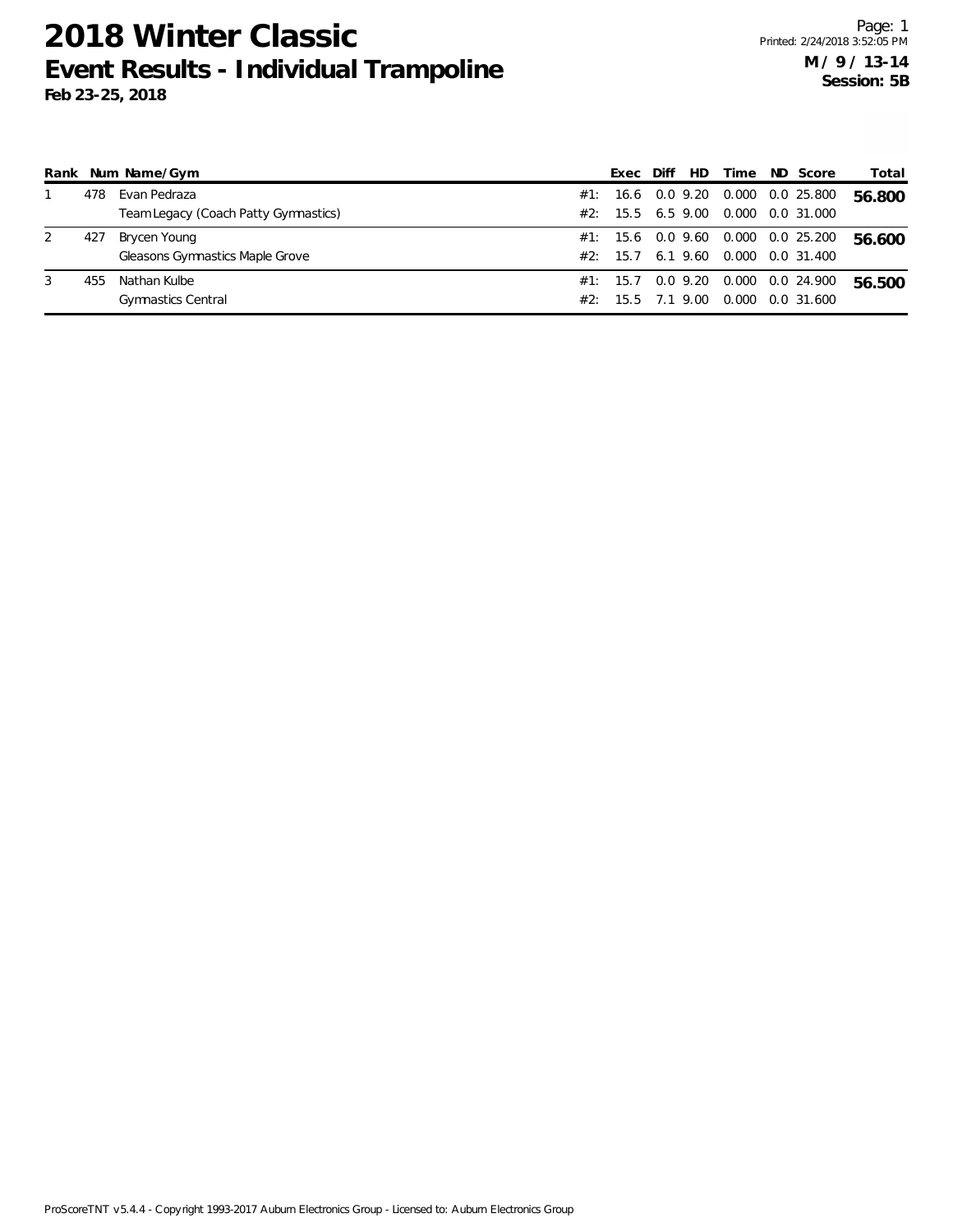|                |     | Rank Num Name/Gym                                  |            | Exec         | Diff                       | HD   | Time           |     | ND Score                     | Total  |
|----------------|-----|----------------------------------------------------|------------|--------------|----------------------------|------|----------------|-----|------------------------------|--------|
|                | 367 | Gracie Cain<br>Eagle Gymnastics Academy            | #1:<br>#2: | 17.4<br>17.1 | $0.0$ 9.70<br>7.0 9.50     |      | 0.000<br>0.000 |     | $0.0$ 27.100<br>$0.0$ 33.600 | 60.700 |
| 2              | 492 | Grace Updike<br>Airborne Academy                   | #1:<br>#2: | 16.9<br>16.0 | $0.0$ 9.50<br>7.1 9.40     |      | 0.000<br>0.000 |     | $0.0$ 26.400<br>$0.0$ 32.500 | 58.900 |
| 3              | 473 | Chloe Harnar<br>Amplify Gymnastics                 | #1:<br>#2: | 16.7<br>15.5 | $0.0$ 9.70<br>6.5 9.30     |      | 0.000<br>0.000 |     | $0.0$ 26.400<br>0.0 31.300   | 57.700 |
| $\overline{4}$ | 342 | <b>Ellison Fisher</b><br>Oklahoma Extreme Tumbling | #1:<br>#2: | 17.2<br>14.3 | $0.0$ 9.50<br>7.2 9.20     |      | 0.000<br>0.000 |     | $0.0$ 26.700<br>$0.0$ 30.700 | 57.400 |
| 5              | 395 | Skylar Reale<br>Indigo Gymnastics Center           | #1:<br>#2: | 16.6<br>16.7 | $0.0$ 9.30<br>5.9 8.80     |      | 0.000<br>0.000 |     | 0.0 25.900<br>0.0 31.400     | 57.300 |
| 6              | 388 | Katherine Charlton<br>Gymnast Factory              | #1:<br>#2: | 16.3<br>15.7 | 0.08.90<br>$6.0$ $9.30$    |      | 0.000<br>0.000 |     | $0.0$ 25.200<br>0.0 31.000   | 56.200 |
| $\overline{7}$ | 357 | Katherine Ballard<br>Troy Gymnastics               | #1:<br>#2: | 14.9<br>15.1 | $0.0$ 9.60<br>$6.3$ 9.40   |      | 0.000<br>0.000 |     | 0.0 24.500<br>0.0 30.800     | 55.300 |
| 8              | 375 | Anastasia Katchalova<br>Elite World Gymnastics     | #1:<br>#2: | 11.4<br>16.0 | 0.0660<br>7.0 9.10         |      | 0.000<br>0.000 |     | 0.0 18.000<br>$0.0$ 32.100   | 50.100 |
| 9              | 421 | Hailey DeGuelle<br>Powerhouse TNT Gymnastics       | #1:<br>#2: | 15.8<br>1.4  | $0.0$ 9.80<br>1.1          | 0.90 | 0.000<br>0.000 | 0.0 | $0.0$ 25.600<br>3.400        | 29.000 |
| 10             | 469 | Lakin Cole<br>Premier Athletics Knoxville          | #1:<br>#2: | 15.4<br>1.6  | $0.0$ 9.80<br>$1.0 \ 0.90$ |      | 0.000<br>0.000 | 0.0 | $0.0$ 25.200<br>3.500        | 28.700 |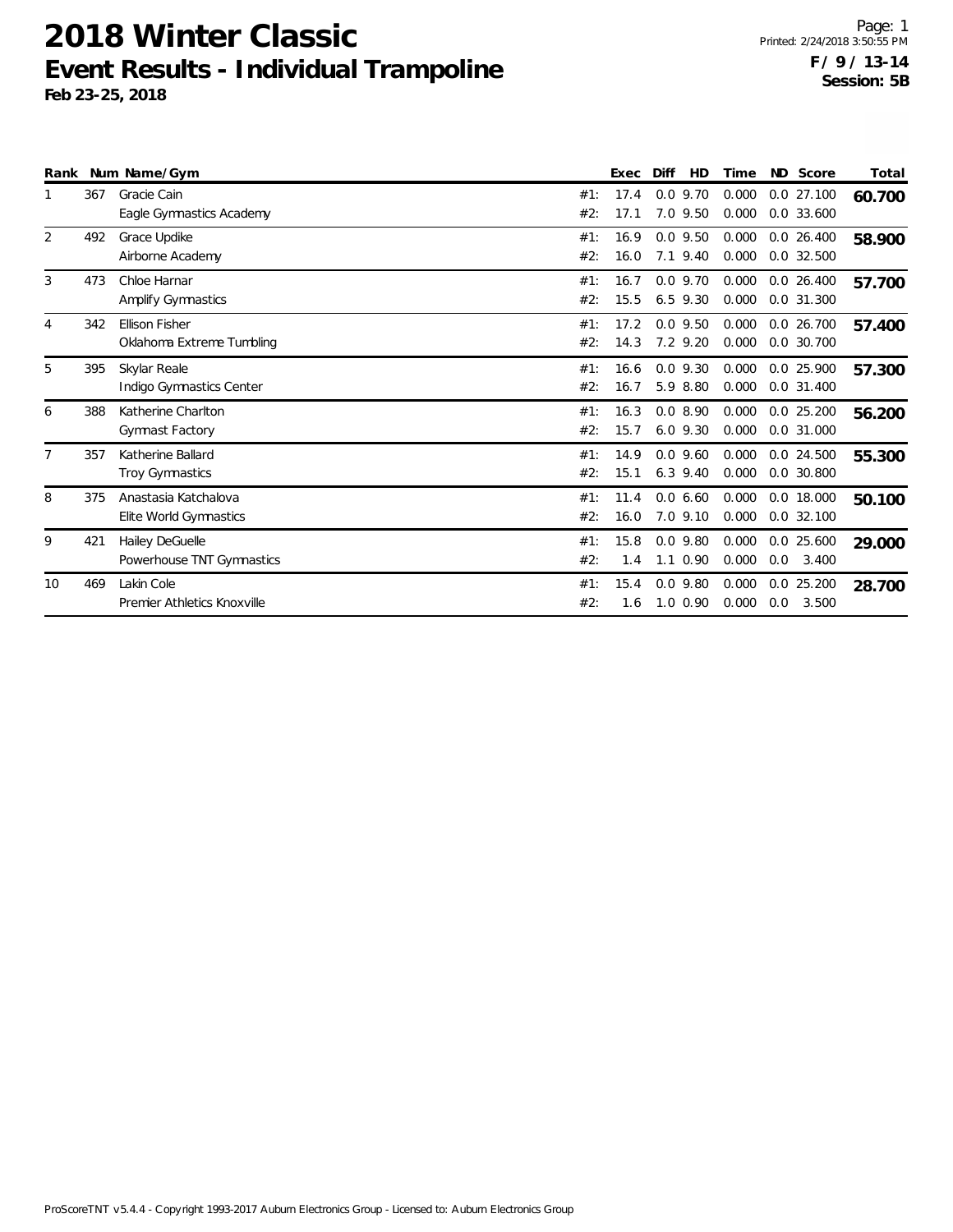| Rank           |     | Num Name/Gym                                                  |            | Exec         | Diff                       | HD | Time           |     | ND Score                     | Total  |
|----------------|-----|---------------------------------------------------------------|------------|--------------|----------------------------|----|----------------|-----|------------------------------|--------|
| 1              | 632 | Harrison Smith<br><b>MJM Studios</b>                          | #1:<br>#2: | 18.1<br>15.4 | $0.0$ 9.80<br>7.1 9.60     |    | 0.000<br>0.000 |     | $0.0$ 27.900<br>$0.0$ 32.100 | 60.000 |
| 2T             | 672 | Connor Shemenski<br><b>Integrity Athletics</b>                | #1:<br>#2: | 16.2<br>14.7 | $0.0$ 9.90<br>$6.6$ 9.50   |    | 0.000<br>0.000 |     | $0.0$ 26.100<br>0.0 30.800   | 56.900 |
| 3T             | 585 | Kyle Allen<br><b>MJM Studios</b>                              | #1:<br>#2: | 16.5<br>14.3 | $0.0$ 9.70<br>7.1 9.30     |    | 0.000<br>0.000 |     | $0.0$ 26.200<br>0.0 30.700   | 56.900 |
| 4              | 603 | Logan Pratt<br>For the Kidz                                   | #1:<br>#2: | 15.9<br>14.6 | $0.0$ 9.80<br>7.1 9.40     |    | 0.000<br>0.000 |     | $0.0$ 25.700<br>$0.0$ 31.100 | 56.800 |
| 5              | 635 | Brenden Mickelsen<br>DeVeau's School of Gymnastics            | #1:<br>#2: | 16.3<br>15.1 | $0.0$ 9.70<br>5.7 9.20     |    | 0.000<br>0.000 |     | $0.0$ 26.000<br>$0.0$ 30.000 | 56.000 |
| 6              | 591 | <b>Isaac Desmarais</b><br>DeVeau's School of Gymnastics       | #1:<br>#2: | 16.2<br>14.1 | $0.0$ 9.10<br>5.2 8.60     |    | 0.000<br>0.000 |     | $0.0$ 25.300<br>0.0 27.900   | 53.200 |
| $\overline{7}$ | 619 | Koulton Ruddle<br>For the Kidz                                | #1:<br>#2: | 13.6<br>13.0 | $0.0$ 9.90<br>7.1 9.00     |    | 0.000<br>0.000 |     | 0.0 23.500<br>$0.0$ 29.100   | 52.600 |
| 8              | 712 | Jackson Arnold<br>For the Kidz                                | #1:<br>#2: | 14.3<br>13.4 | $0.0$ 9.50<br>5.3 9.90     |    | 0.000<br>0.000 |     | $0.0$ 23.800<br>$0.0$ 28.600 | 52.400 |
| 9              | 621 | Steve Xiaaj<br>Gleasons Gymnastics School                     | #1:<br>#2: | 13.8<br>11.9 | $0.0$ 9.70<br>7.1 9.10     |    | 0.000<br>0.000 |     | $0.0$ 23.500<br>$0.0$ 28.100 | 51.600 |
| 10             | 514 | Cyrus Hannallah<br><b>Integrity Athletics</b>                 | #1:<br>#2: | 15.1<br>11.2 | $0.0$ 9.30<br>$6.1$ 8.10   |    | 0.000<br>0.000 |     | $0.0$ 24.400<br>$0.0$ 25.400 | 49.800 |
| 11             | 587 | Jared Oglesby<br>Amplify Gymnastics                           | #1:<br>#2: | 17.3<br>9.2  | $0.0$ 9.10<br>4.1 5.70     |    | 0.000<br>0.000 |     | $0.0$ 26.400<br>$0.0$ 19.000 | 45.400 |
| 12             | 567 | Sebastian Lawrence<br>St. Louis Elite Trampoline and Tumbling | #1:<br>#2: | 16.7<br>4.5  | $0.0$ 9.30<br>$2.1$ $2.70$ |    | 0.000<br>0.000 | 0.0 | 0.026.000<br>9.300           | 35.300 |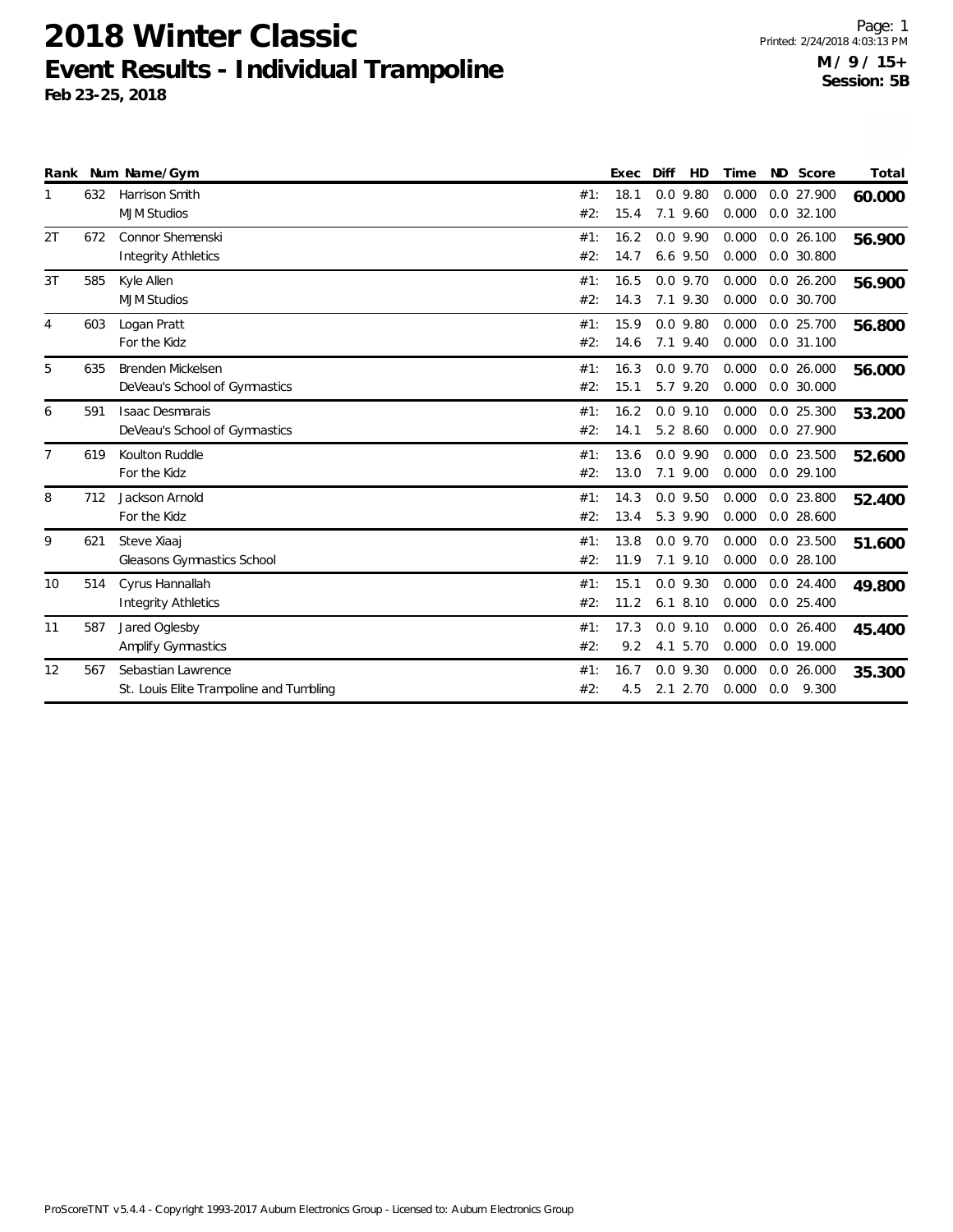| Rank           |     | Num Name/Gym                    |     | Exec | Diff         | HD       | Time  | ND | Score                | Total  |
|----------------|-----|---------------------------------|-----|------|--------------|----------|-------|----|----------------------|--------|
| 1              | 574 | <b>Avery Slick</b>              | #1: | 17.1 | $0.0$ 9.50   |          | 0.000 |    | $0.0$ 26.600         | 59.400 |
|                |     | Oklahoma Extreme Tumbling       | #2: | 16.2 | 7.1 9.50     |          | 0.000 |    | $0.0$ 32.800         |        |
| $\overline{2}$ | 547 | McKenzie Crowder                | #1: | 17.2 | $0.0$ 9.70   |          | 0.000 |    | 0.0 26.900           | 58.800 |
|                |     | <b>MJM Studios</b>              | #2: | 15.6 | 7.1 9.20     |          | 0.000 |    | 0.0 31.900           |        |
| 3              | 605 | Camille Clayton                 | #1: | 16.7 | $0.0$ 9.90   |          | 0.000 |    | 0.026.600            | 58.700 |
|                |     | DeVeau's School of Gymnastics   | #2: | 15.9 | 6.5 9.70     |          | 0.000 |    | $0.0$ 32.100         |        |
| 4T             | 675 | Shannon Rose                    | #1: | 16.5 | $0.0$ 9.40   |          | 0.000 |    | 0.0 25.900           | 57.200 |
|                |     | Fairland Gymnastics             | #2: | 16.0 | $6.0$ $9.30$ |          | 0.000 |    | 0.0 31.300           |        |
| 5T             | 546 | Evelyn Williamson               | #1: | 16.0 | $0.0$ 9.60   |          | 0.000 |    | $0.0$ 25.600         | 57.200 |
|                |     | Tatarus Gymnastics and Tumbling | #2: | 15.5 | $6.9$ $9.20$ |          | 0.000 |    | $0.0$ 31.600         |        |
| 6              | 554 | Tegan Beaman                    | #1: | 15.2 | $0.0$ 9.00   |          | 0.000 |    | 0.024.200            | 56.400 |
|                |     | Troy Gymnastics                 | #2: | 16.0 | $6.8$ 9.40   |          | 0.000 |    | $0.0$ 32.200         |        |
| 7              | 623 | Anja Whitehouse                 | #1: | 15.7 | $0.0$ $9.10$ |          | 0.000 |    | 0.0 24.800           | 56.200 |
|                |     | For the Kidz                    | #2: | 15.3 | $6.9$ $9.20$ |          | 0.000 |    | $0.0$ 31.400         |        |
| 8              | 710 | Liann Leidy                     | #1: | 16.1 | $0.0$ 9.20   |          | 0.000 |    | $0.0$ 25.300         | 56.000 |
|                |     | Sonshine Gymnastics             | #2: | 15.0 | $6.5$ 9.20   |          | 0.000 |    | $0.0$ 30.700         |        |
| 9              | 659 | Amira Dehmani                   | #1: | 15.8 | $0.0$ 9.60   |          | 0.000 |    | $0.0$ 25.400         | 55.600 |
|                |     | <b>Integrity Athletics</b>      | #2: | 14.8 | 7.0 8.40     |          | 0.000 |    | $0.0$ 30.200         |        |
| 10             | 592 | Alaina Hurley                   | #1: | 16.4 | $0.0$ $9.10$ |          | 0.000 |    | $0.0$ 25.500         | 54.300 |
|                |     | Seattle Gymnastics-Ballard      | #2: | 14.1 | 5.8 8.90     |          | 0.000 |    | $0.0$ 28.800         |        |
| 11             | 650 | Caity Whatley                   | #1: | 15.5 | $0.0$ 9.40   |          | 0.000 |    | 0.0 24.900           | 53.000 |
|                |     | Powerhouse TNT Gymnastics       | #2: | 13.0 | $6.0$ $9.10$ |          | 0.000 |    | $0.0$ 28.100         |        |
| 12             | 691 | Catherine Bennion               | #1: | 14.4 | $0.0$ 9.50   |          | 0.000 |    | 0.0 23.900           | 52.800 |
|                |     | Seattle Gymnastics-Ballard      | #2: | 14.0 | 5.7 9.20     |          | 0.000 |    | $0.0$ 28.900         |        |
| 13             | 655 | <b>Taylor Bentley</b>           | #1: | 14.2 | 0.08.60      |          | 0.000 |    | $0.0$ 22.800         | 52.300 |
|                |     | Galaxy Sports Group             | #2: | 15.1 | 5.7 8.70     |          | 0.000 |    | 0.0 29.500           |        |
| 14             | 618 | <b>Talbot Arnold</b>            | #1: | 14.8 | $0.0$ 9.20   |          | 0.000 |    | $0.0$ 24.000         | 51.600 |
|                |     | For the Kidz                    | #2: | 13.7 | 5.9 8.00     |          | 0.000 |    | $0.0$ 27.600         |        |
| 15             | 599 | Rachel Schachter                | #1: | 13.0 | $0.0$ 7.30   |          | 0.000 |    | $0.0$ 20.300         | 49.900 |
|                |     | Seattle Gymnastics-Ballard      | #2: | 14.9 | 5.8 8.90     |          | 0.000 |    | $0.0$ 29.600         |        |
| 16             | 517 | Carrie Liffiton                 | #1: | 14.1 | $0.0$ 9.10   |          |       |    | $0.000 - 4.0 19.200$ | 48.700 |
|                |     | Dynamite Gymnastics             | #2: | 14.4 |              | 5.5 9.60 |       |    | 0.000 0.0 29.500     |        |
| 17             | 625 | Emma Beschta                    | #1: | 14.6 | $0.0$ 9.40   |          |       |    | $0.000 - 2.0 22.000$ | 48.000 |
|                |     | Seattle Gymnastics-Ballard      | #2: | 12.7 | 4.8 8.50     |          |       |    | $0.000$ $0.0$ 26.000 |        |
| 18             | 537 | Sadie Sleeth                    | #1: | 14.1 | $0.0$ 9.30   |          |       |    | $0.000 - 2.0 21.400$ | 47.100 |
|                |     | Seattle Gymnastics-Ballard      | #2: | 13.0 | 4.8 7.90     |          |       |    | 0.000 0.0 25.700     |        |
| 19             | 630 | Sarah Harvey                    | #1: | 11.6 | 0.08.40      |          |       |    | $0.000 - 4.0 16.000$ | 46.100 |
|                |     | Tennessee Elite Gymnastics      | #2: | 14.4 | 6.4 9.30     |          |       |    | 0.000 0.0 30.100     |        |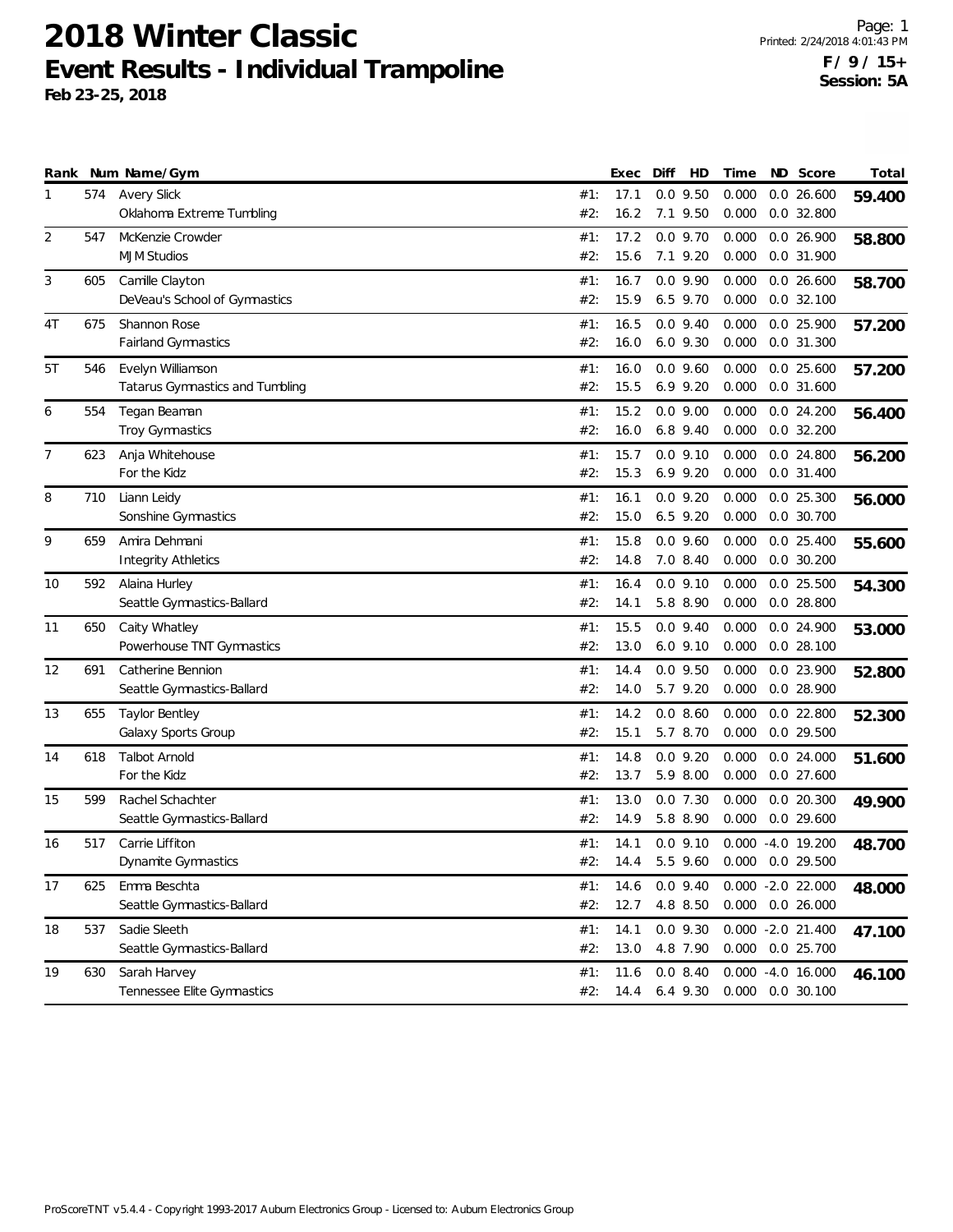| Rank |     | Num Name/Gym                         |     | Exec     | Diff | HD. | Time                                 | ND Score   | Total  |
|------|-----|--------------------------------------|-----|----------|------|-----|--------------------------------------|------------|--------|
|      | 833 | Alexandra Mytnik                     | #1: |          |      |     | 18.8  0.010.00  13.375  -0.2  41.975 |            | 89.705 |
|      |     | Rising Stars Gymnastics Academy      | #2: | 16.6     |      |     | 8.5 9.80 12.830                      | 0.0 47.730 |        |
| 2    | 167 | Skyelar Hawk                         |     |          |      |     | #1: 17.2 0.0 9.60 12.490             | 0.0 39.290 | 83.330 |
|      |     | Eagle Gymnastics Academy             |     | #2: 14.8 |      |     | 7.8 9.40 12.040                      | 0.0 44.040 |        |
| 3    | 194 | Haley Clark                          | #1: |          |      |     | 16.2 0.0 9.25 11.900                 | 0.0 37.350 | 81.060 |
|      |     | Merino Trampoline Gymnastics Academy | #2∵ | 14.6     |      |     | 8.0 9.30 11.810                      | 0.0 43.710 |        |
| 4    | 151 | Ashlan Granberry                     | #1: | 16.8     |      |     | 0.0 9.65 11.740                      | 0.0 38.190 | 79.705 |
|      |     | Twist and Shout                      | #2: | 14.8     |      |     | 6.6 9.10 11.015 0.0 41.515           |            |        |

ProScoreTNT v5.4.4 - Copyright 1993-2017 Auburn Electronics Group - Licensed to: Auburn Electronics Group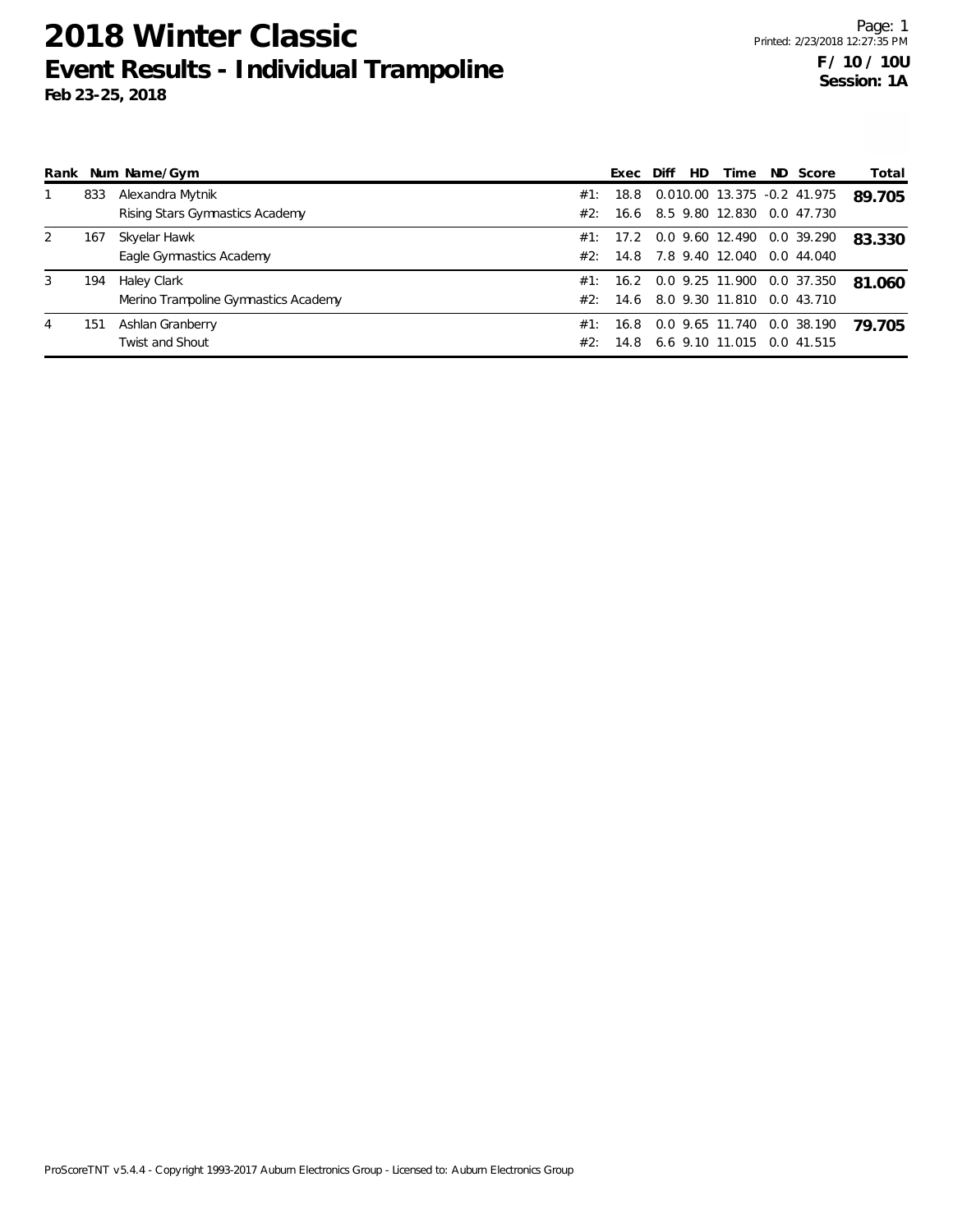| Rank |     | Num Name/Gym               |     | Exec    | Diff | HD. | Time                                | ND Score   | Total  |
|------|-----|----------------------------|-----|---------|------|-----|-------------------------------------|------------|--------|
|      | 232 | Micah Miner                | #1: |         |      |     | 16.6 0.0 9.60 13.930 0.0 40.130     |            | 86.615 |
|      |     | Kris Power Tumbling        | #2: |         |      |     | 14.4 9.1 9.30 13.685 0.0 46.485     |            |        |
|      | 301 | Gavin Britton              |     |         |      |     | #1: 16.4 0.0 9.90 13.395 0.0 39.695 |            | 85.725 |
|      |     | <b>Premier Gymnastics</b>  |     |         |      |     | #2: 15.4 7.8 9.25 13.580 0.0 46.030 |            |        |
| 3    | 233 | Maxx Smithlin              | #1: |         |      |     | 16.6 0.0 8.75 12.200 0.0 37.550     |            | 80.050 |
|      |     | Seattle Gymnastics-Ballard | #2: | $-13.2$ |      |     | 8.5 9.00 11.800                     | 0.0 42.500 |        |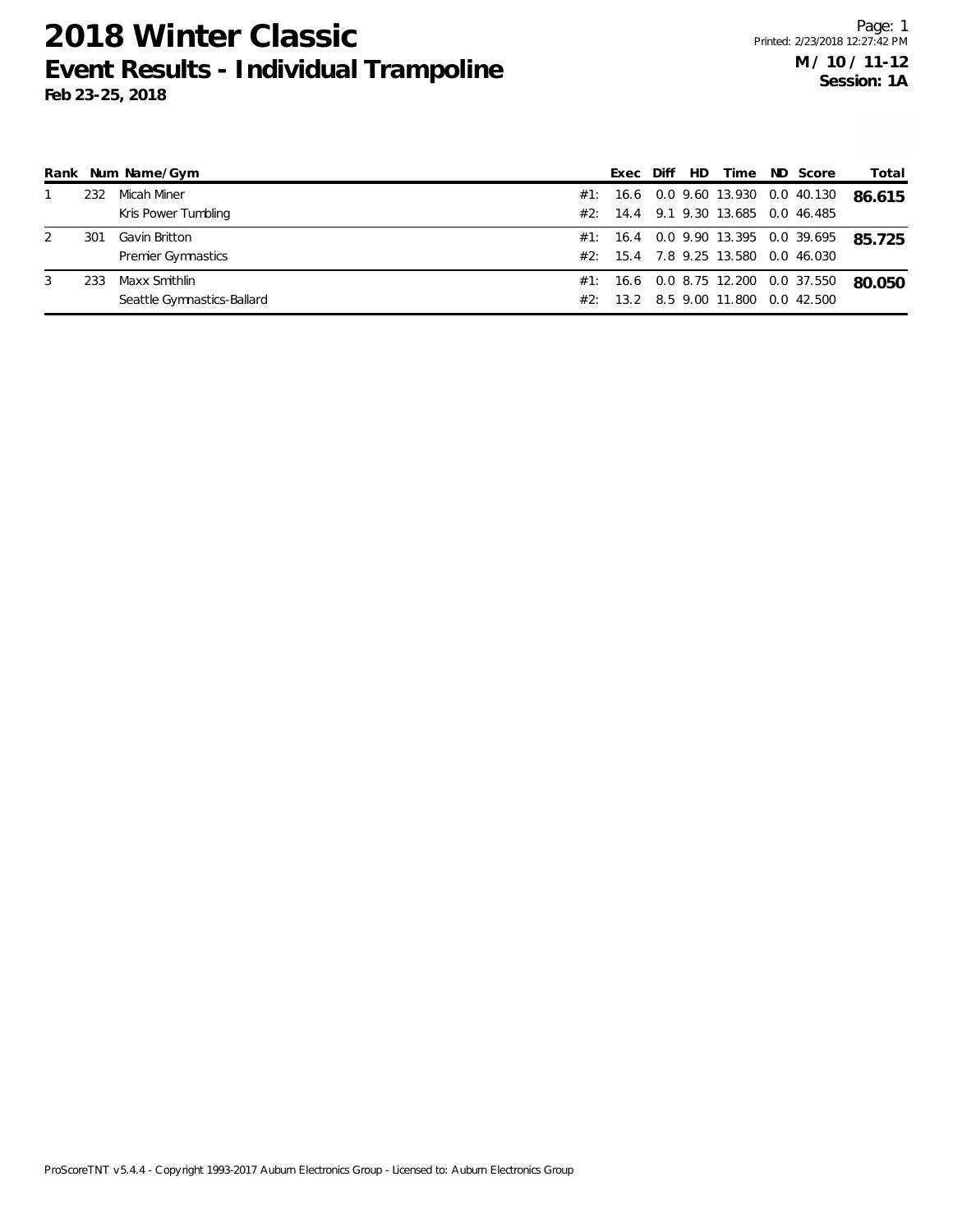| Rank |     | Num Name/Gym                         |     | Exec   | Diff | HD.  | Time                            |     | ND Score   | Total  |
|------|-----|--------------------------------------|-----|--------|------|------|---------------------------------|-----|------------|--------|
|      | 221 | Betsy Nash                           | #1: | 16.6   |      |      | 0.0 9.70 12.555                 |     | 0.0 38.855 | 83.920 |
|      |     | Merino Trampoline Gymnastics Academy | #2: | 14.6   |      |      | 8.5 9.75 12.215 0.0 45.065      |     |            |        |
| 2    | 271 | Ashley Sherman                       | #1: | - 17.6 |      |      | 0.0 9.80 12.290                 |     | 0.0 39.690 | 83.855 |
|      |     | Elite Trampoline Academy             | #2: | 15.8   |      |      | 7.0 9.80 11.565 0.0 44.165      |     |            |        |
| 3    | 297 | Cheyenne Seaux                       | #1: |        |      |      | 16.2 0.0 9.40 13.230 0.0 38.830 |     |            | 81.445 |
|      |     | Hangtime TNT                         | #2: | 13.8   |      |      | 6.6 9.30 12.915                 |     | 0.042.615  |        |
| 4    | 227 | Angelina Garza                       | #1: | 16.6   |      |      | 0.0 9.70 13.140                 |     | 0.0 39.440 | 44.455 |
|      |     | Victoria Gymagic Inc.                | #2: | 1.4    | 1.3  | .00. | 1.315                           | 0.0 | 5.015      |        |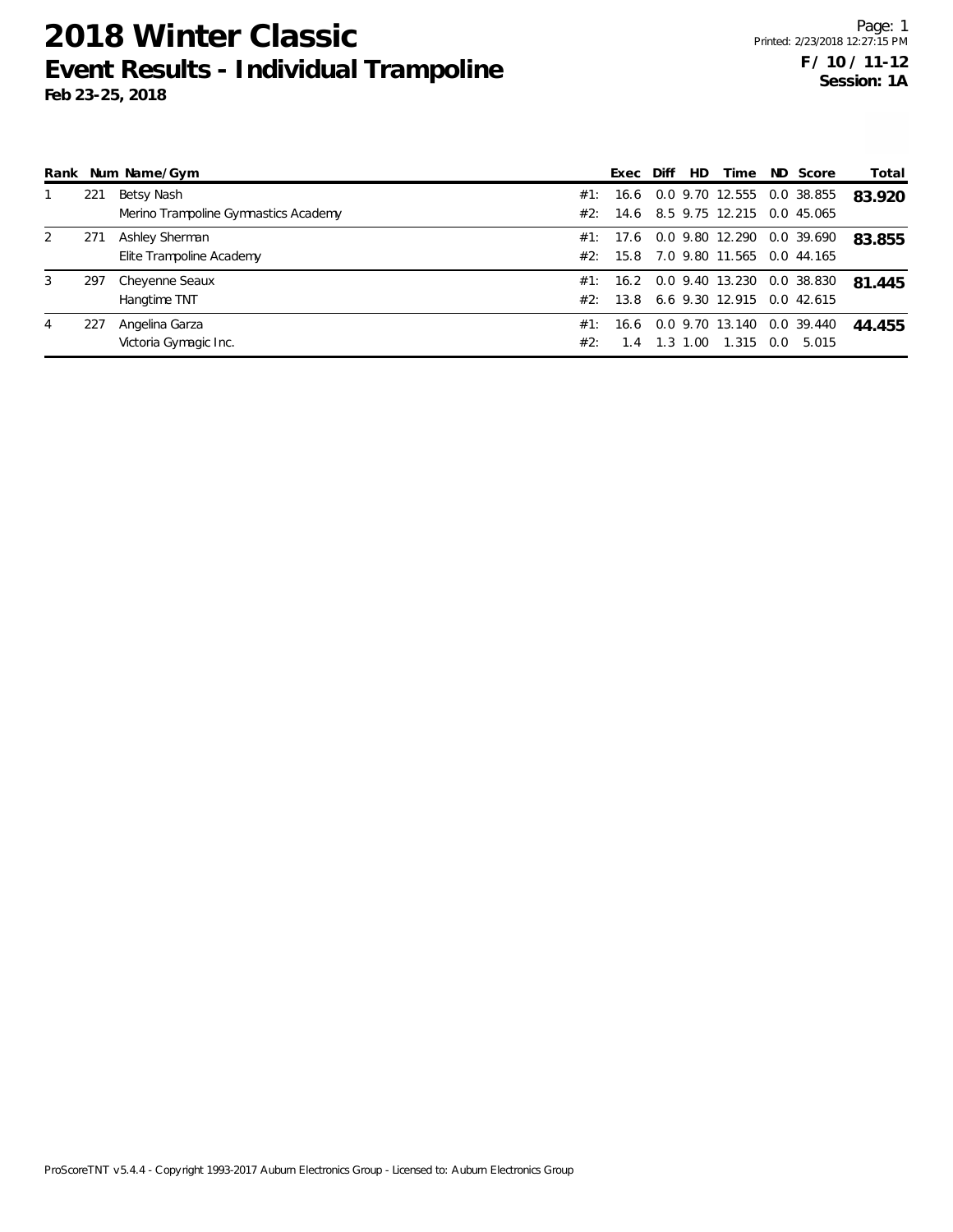|                |     | Rank Num Name/Gym                                  |            | Exec         | Diff | HD | Time                               | ND Score                   | Total  |
|----------------|-----|----------------------------------------------------|------------|--------------|------|----|------------------------------------|----------------------------|--------|
| $\mathbf{1}$   | 361 | <b>Carter Black</b><br>North Valley Gymnastics     | #1:<br>#2: | 17.4<br>14.6 |      |    | 0.0 9.80 14.175<br>9.6 9.40 13.835 | 0.0 41.375<br>0.0 47.435   | 88.810 |
| $\overline{2}$ | 386 | Ben Adams<br>Sonshine Gymnastics                   | #1:<br>#2: | 16.6<br>14.2 |      |    | 0.0 9.65 13.675<br>9.8 9.45 13.235 | 0.0 39.925<br>0.046.685    | 86.610 |
| 3              | 508 | Jack Ledford<br><b>MJM Studios</b>                 | #1:<br>#2: | 17.4<br>13.8 |      |    | 0.0 9.65 13.210<br>9.6 8.95 13.445 | 0.040.260<br>0.0 45.795    | 86.055 |
| $\overline{4}$ | 481 | Ryan Diez<br>Park Avenue Gymnastics                | #1:<br>#2: | 16.4<br>13.2 |      |    | 0.010.00 14.705<br>8.5 8.65 14.510 | 0.0 41.105<br>0.0 44.860   | 85.965 |
| 5              | 448 | <b>Tiki Mattingly</b><br>Vargas Academy            | #1:<br>#2: | 17.4<br>13.0 |      |    | 0.0 9.25 13.940<br>9.8 8.70 13.385 | 0.0 40.590<br>0.0 44.885   | 85.475 |
| 6              | 380 | Cristian Aguirre<br><b>Integrity Athletics</b>     | #1:<br>#2: | 17.0<br>14.0 |      |    | 0.0 9.55 13.180<br>8.0 9.35 13.330 | 0.0 39.730<br>0.0 44.680   | 84.410 |
| 7              | 463 | Cub Chivington<br>Wasatch T&T                      | #1:<br>#2: | 16.8<br>13.4 |      |    | 0.0 9.60 12.900<br>8.7 9.25 13.175 | 0.0 39.300<br>0.0 44.525   | 83.825 |
| 8              | 498 | Rory O'Neil<br>Gleasons Gymnastics Maple Grove     | #1:<br>#2: | 15.8<br>12.8 |      |    | 0.0 9.90 12.770<br>9.1 9.65 13.500 | 0.0 38.470<br>0.0 45.050   | 83.520 |
| 9              | 475 | Caleb Cypher<br>For the Kidz                       | #1:<br>#2: | 15.8<br>13.4 |      |    | 0.0 9.40 12.115<br>8.5 9.30 13.260 | 0.0 37.315<br>0.0 44.460   | 81.775 |
| 10             | 513 | <b>Hunter Moravec</b><br>Elite Sports Complex Inc. | #1:<br>#2: | 15.2<br>13.0 |      |    | 0.0 9.75 12.310<br>8.9 9.30 12.480 | $0.0$ 37.260<br>0.0 43.680 | 80.940 |
| 11             | 371 | Alexander Cole<br>Dynamite Gymnastics              | #1:<br>#2: | 15.2<br>14.0 |      |    | 0.0 8.80 12.380<br>8.3 9.10 12.315 | 0.0 36.380<br>0.0 43.715   | 80.095 |
| 12             | 462 | Jack Donigian<br><b>Troy Gymnastics</b>            | #1:<br>#2: | 15.0<br>13.6 |      |    | 0.0 9.50 11.965<br>7.9 9.50 12.395 | 0.0 36.465<br>0.0 43.395   | 79.860 |
| 13             | 451 | Samuel Newtz<br>North Valley Gymnastics            | #1:<br>#2: | 13.6<br>13.2 |      |    | 0.0 7.25 12.055<br>8.3 8.60 13.190 | 0.0 32.905<br>0.0 43.290   | 76.195 |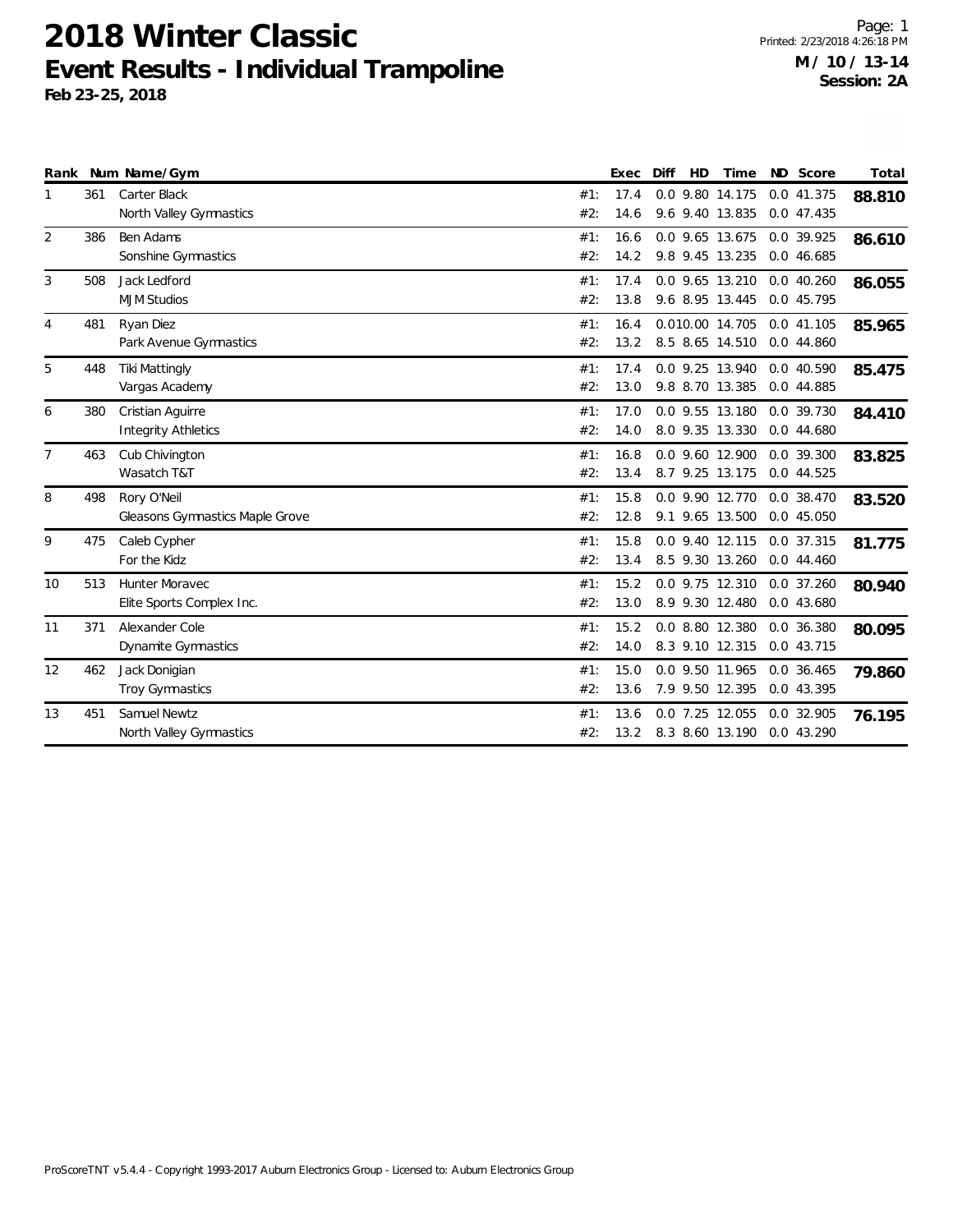|                |     | Rank Num Name/Gym                        |     | Exec | Diff | HD | Time            |     | ND Score   | Total  |
|----------------|-----|------------------------------------------|-----|------|------|----|-----------------|-----|------------|--------|
| 1              | 447 | <b>Reese Nix</b>                         | #1: | 16.8 |      |    | 0.0 9.30 14.115 |     | 0.0 40.215 | 88.350 |
|                |     | Oklahoma Extreme Tumbling                | #2: | 15.2 |      |    | 9.1 9.35 14.485 |     | 0.0 48.135 |        |
| 2              | 472 | Caroline Walker                          | #1: | 19.0 |      |    | 0.0 9.55 14.150 |     | 0.042.700  | 88.060 |
|                |     | Eagle Gymnastics Academy                 | #2: | 14.6 |      |    | 8.5 8.65 13.610 |     | 0.0 45.360 |        |
| 3              | 432 | Karlee English                           | #1: | 16.2 |      |    | 0.0 9.65 14.625 |     | 0.0 40.475 | 87.390 |
|                |     | Powerhouse TNT Gymnastics                | #2: | 15.4 |      |    | 7.7 9.30 14.515 |     | 0.0 46.915 |        |
| 4              | 437 | Michelle Sherman                         | #1: | 18.4 |      |    | 0.0 9.65 13.530 |     | 0.0 41.580 | 87.310 |
|                |     | Elite Trampoline Academy                 | #2: | 15.0 |      |    | 8.5 9.20 13.030 |     | 0.0 45.730 |        |
| 5              | 461 | Aislin Patterson                         | #1: | 16.8 |      |    | 0.0 8.80 14.065 |     | 0.0 39.665 | 86.450 |
|                |     | Merino Trampoline Gymnastics Academy     | #2: | 15.2 |      |    | 9.1 9.00 13.485 |     | 0.0 46.785 |        |
| 6              | 419 | Madison Zander                           | #1: | 16.2 |      |    | 0.0 9.50 13.440 |     | 0.0 39.140 | 86.045 |
|                |     | Let It Shine Gymnastics                  | #2: | 14.8 |      |    | 9.4 9.45 13.255 |     | 0.0 46.905 |        |
| $\overline{7}$ | 477 | Juliana Perrette                         | #1: | 16.2 |      |    | 0.0 9.40 13.790 |     | 0.0 39.390 | 85.585 |
|                |     | Garden State Trampoline Academy          | #2: | 14.2 |      |    | 9.1 9.35 13.545 |     | 0.0 46.195 |        |
| 8              | 431 | Kamryn Bourque                           | #1: | 17.6 |      |    | 0.0 9.15 12.275 |     | 0.0 39.025 | 85.270 |
|                |     | Hangtime TNT                             | #2: | 15.4 |      |    | 9.1 9.10 12.645 |     | 0.0 46.245 |        |
| 9              | 460 | Olivia Lanham                            | #1: | 15.6 |      |    | 0.0 9.50 13.280 |     | 0.0 38.380 | 85.045 |
|                |     | Let It Shine Gymnastics                  | #2: | 14.8 |      |    | 8.3 9.50 14.065 |     | 0.0 46.665 |        |
| 10             | 453 | Shelby Noonan                            | #1: | 15.8 |      |    | 0.0 9.65 12.840 |     | 0.0 38.290 | 83.725 |
|                |     | Midwest Training                         | #2: | 15.2 |      |    | 8.1 8.80 13.335 |     | 0.0 45.435 |        |
| 11             | 376 | Jenna McCarthy                           | #1: | 16.0 |      |    | 0.0 9.70 12.765 |     | 0.0 38.465 | 83.415 |
|                |     | Gleasons Gymnastics School               | #2: | 16.0 |      |    | 6.9 9.60 12.450 |     | 0.0 44.950 |        |
| 12             | 511 | Savanna Cecil                            | #1: | 16.8 |      |    | 0.0 9.55 12.540 |     | 0.0 38.890 | 83.250 |
|                |     | Premier Athletics Knoxville              | #2: | 14.8 |      |    | 7.5 9.50 12.560 |     | 0.044.360  |        |
| 13             | 362 | Rachel Holland                           | #1: | 16.2 |      |    | 0.0 9.15 12.870 |     | 0.0 38.220 | 82.980 |
|                |     | West Texas Trampoline & Tumbling Explosi | #2: | 14.4 |      |    | 7.8 9.45 13.110 |     | 0.0 44.760 |        |
| 14             | 486 | Alana Cushing                            | #1: | 16.6 |      |    | 0.0 9.60 13.360 |     | 0.0 39.560 | 82.250 |
|                |     | Elite Trampoline Academy                 | #2: | 14.8 |      |    | 6.7 9.10 12.090 |     | 0.0 42.690 |        |
| 15             | 488 | Mya Millikin                             | #1: | 17.4 |      |    | 0.0 9.20 13.715 |     | 0.0 40.315 | 82.140 |
|                |     | Eagle Gymnastics Academy                 | #2: | 14.6 |      |    | 7.3 8.25 11.675 |     | 0.0 41.825 |        |
| 16             | 483 | Alexandra Hoeler                         | #1: | 16.0 |      |    | 0.0 9.80 12.775 | 0.0 | 38.575     | 81.605 |
|                |     | Garden State Trampoline Academy          | #2: | 15.0 |      |    | 6.5 9.25 12.280 |     | 0.0 43.030 |        |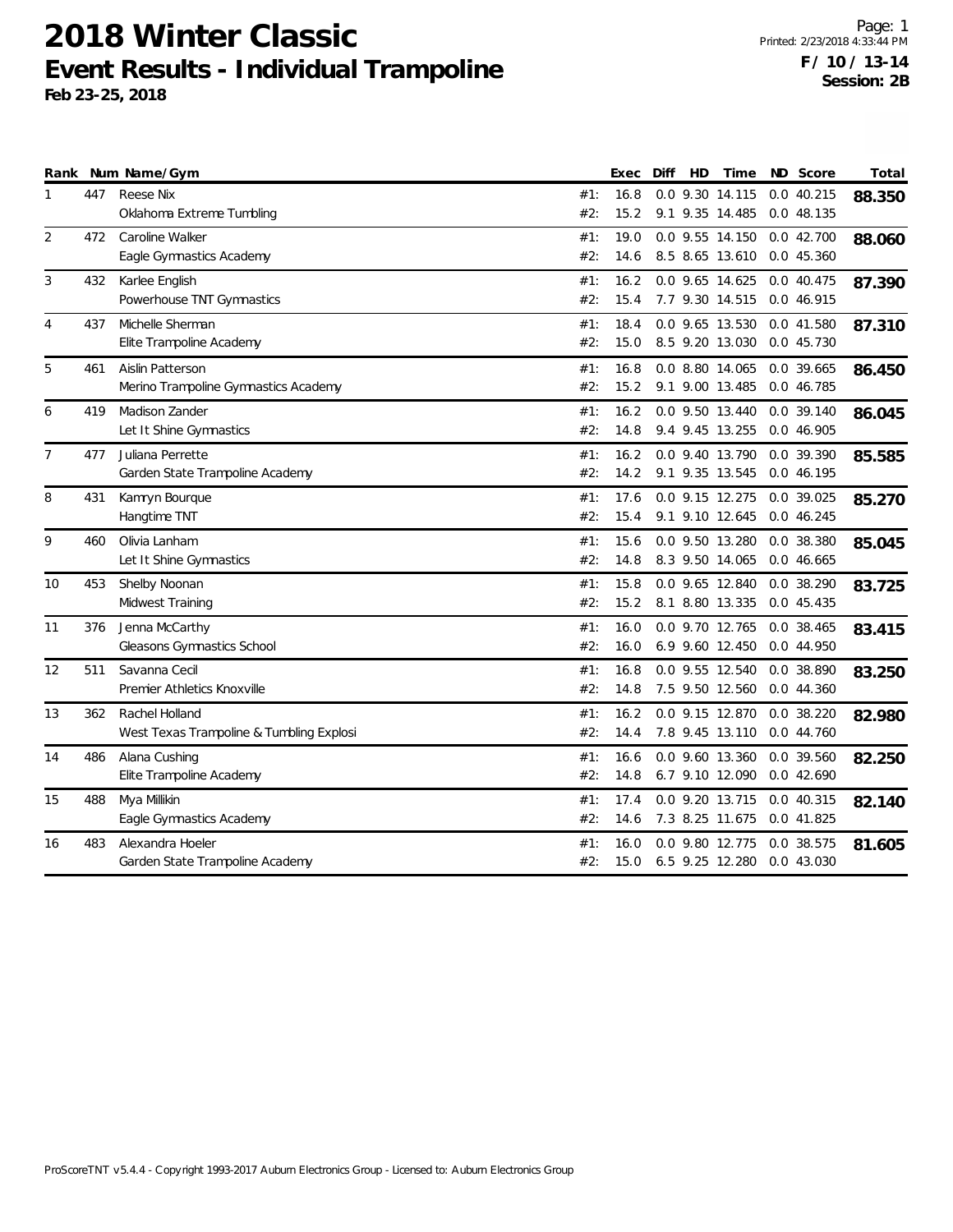| Rank           |     | Num Name/Gym                                            |            | Exec         | Diff | HD                   | Time                                             |     | ND Score                          | Total  |
|----------------|-----|---------------------------------------------------------|------------|--------------|------|----------------------|--------------------------------------------------|-----|-----------------------------------|--------|
| 1              | 758 | Lourens Willekes<br><b>Gymnastics Central</b>           | #1:<br>#2: | 17.6         |      |                      | 0.0 9.45 16.675<br>16.4 11.0 9.10 16.940         |     | 0.043.725<br>0.0 53.440           | 97.165 |
| 2              | 660 | Simon Smith<br><b>High Altitude</b>                     | #1:<br>#2: | 18.0         |      |                      | 0.0 9.40 15.405<br>15.8 10.7 8.95 14.835         |     | 0.0 42.805<br>0.050.285           | 93.090 |
| 3              | 612 | Nicholas George<br>Gleasons Gymnastics Maple Grove      | #1:<br>#2: | 19.0<br>17.0 |      |                      | 0.0 9.20 14.205<br>9.1 9.30 13.850               |     | 0.042.405<br>0.0 49.250           | 91.655 |
| 4              | 702 | Randy Holmes<br><b>Gymnastics Central</b>               | #1:<br>#2: | 15.8<br>15.4 |      |                      | 0.0 9.35 15.410<br>9.9 9.25 15.635               |     | 0.0 40.560<br>0.050.185           | 90.745 |
| 5              | 557 | Merrill Hunter<br>Team Legacy (Coach Patty Gymnastics)  | #1:<br>#2: | 18.4<br>14.6 |      |                      | 0.0 9.55 14.400<br>8.5 9.35 14.540               |     | 0.0 42.350<br>0.0 46.990          | 89.340 |
| 6              | 715 | Keith Eldridge<br><b>Integrity Athletics</b>            | #1:<br>#2: | 17.4<br>13.0 |      |                      | 0.0 9.70 15.509<br>8.9 9.15 15.465               |     | 0.042.609<br>0.0 46.515           | 89.124 |
| $\overline{7}$ | 664 | Jack Warder<br>Scottsdale Gymnastics                    | #1:<br>#2: | 18.8         |      |                      | 0.0 9.30 15.300<br>12.8 10.5 8.40 13.810         |     | $\frac{1}{2}$ 43.400<br>0.045.510 | 88.910 |
| 8              | 718 | Tate Moorehead<br><b>Gymnastics Central</b>             | #1:<br>#2: | 15.6<br>15.4 |      |                      | 0.0 9.35 15.250<br>8.8 9.20 15.210               |     | $0.0$ 40.200<br>0.0 48.610        | 88.810 |
| 9              | 646 | Max Boehmer<br>St. Louis Elite Trampoline and Tumbling  | #1:<br>#2: | 17.6<br>13.4 |      |                      | 0.0 9.50 14.585<br>9.3 8.25 12.700               |     | 0.0 41.685<br>0.0 43.650          | 85.335 |
| 10             | 531 | Dominic Dumas<br>The Flip Shop                          | #1:<br>#2: | 15.6<br>14.6 |      |                      | 0.0 8.35 12.305<br>9.1 8.90 13.855               |     | $0.0$ 36.255<br>0.046.455         | 82.710 |
| 11             | 604 | Chris Butler<br>Dynamite Gymnastics                     | #1:<br>#2: | 16.4<br>14.6 |      |                      | 0.0 9.60 13.015<br>6.5 9.25 12.815               |     | 0.0 39.015<br>0.043.165           | 82.180 |
| 12             | 539 | Alexander Brigance<br>Amplify Gymnastics                | #1:<br>#2: | 17.6<br>5.8  |      | 4.2 3.65             | 0.0 9.45 15.405<br>5.920                         |     | $0.0$ 42.455<br>0.0 19.570        | 62.025 |
| 13             | 831 | Thomas Smith<br>Gigueres                                | #1:<br>#2: | 15.8<br>5.2  |      | 4.8 3.90             | 0.0 9.65 15.010<br>6.025                         |     | 0.040.460<br>0.0 19.925           | 60.385 |
| 14             | 678 | Jacob Freedman<br>DeVeau's School of Gymnastics         | #1:<br>#2: | 20.0<br>20.0 |      | 0.010.00<br>0.010.00 | 0.000<br>0.000                                   |     | $0.0$ 30.000<br>$0.0$ 30.000      | 60.000 |
| 15             | 571 | Nate Stearns<br>Top Star Training Center                | #1:<br>#2: | 14.4<br>5.8  |      | 4.6 3.80             | 0.0 9.45 13.965<br>5.525                         |     | 0.0 37.815<br>0.0 19.725          | 57.540 |
| 16             | 562 | Jonathon Purdum<br>Airbenders                           | #1:<br>#2: | 18.2         |      |                      | 0.0 9.60 14.670<br>4.4 3.4 2.85 4.300 0.0 14.950 |     | 0.042.470                         | 57.420 |
| 17             | 666 | Benjamin Butler<br>Premier Athletics Knoxville          | #1:<br>#2: | 18.2<br>3.2  |      | $2.1$ 1.80           | 0.0 9.55 14.995<br>2.910                         |     | 0.0 42.745<br>0.0 10.010          | 52.755 |
| 18             | 569 | Liam Warsaw<br>West Texas Trampoline & Tumbling Explosi | #1:<br>#2: | 1.8<br>14.6  |      | 0.0 0.90             | 1.720<br>9.1 8.85 13.880                         | 0.0 | 4.420<br>0.0 46.430               | 50.850 |
| 19             | 638 | Jack Yerxa<br>Gleasons Gymnastics Maple Grove           | #1:<br>#2: | 18.8<br>1.4  |      | $1.3$ 1.00           | 0.0 9.60 14.020<br>1.465                         |     | 0.0 42.420<br>$0.0$ 5.165         | 47.585 |
| 20             | 698 | Corbin Hines<br>Amplify Gymnastics                      | #1:<br>#2: | 17.0<br>1.6  |      |                      | 0.0 9.45 15.210<br>1.5 0.85 1.540                |     | 0.0 41.660<br>0.0 5.490           | 47.150 |
| 21             | 757 | Tate Simmons<br>Amplify Gymnastics                      | #1:<br>#2: | 17.6<br>1.4  |      | $1.5 \t0.90$         | 0.0 9.40 14.730<br>1.510                         |     | 0.0 41.730<br>0.0 5.310           | 47.040 |
| 22             | 520 | Aiden Nielson<br>Legacy Training Center                 | #1:<br>#2: | 16.2<br>1.2  |      |                      | 0.0 9.30 12.425<br>1.5 0.80 1.445                |     | 0.0 37.925<br>$0.0$ 4.945         | 42.870 |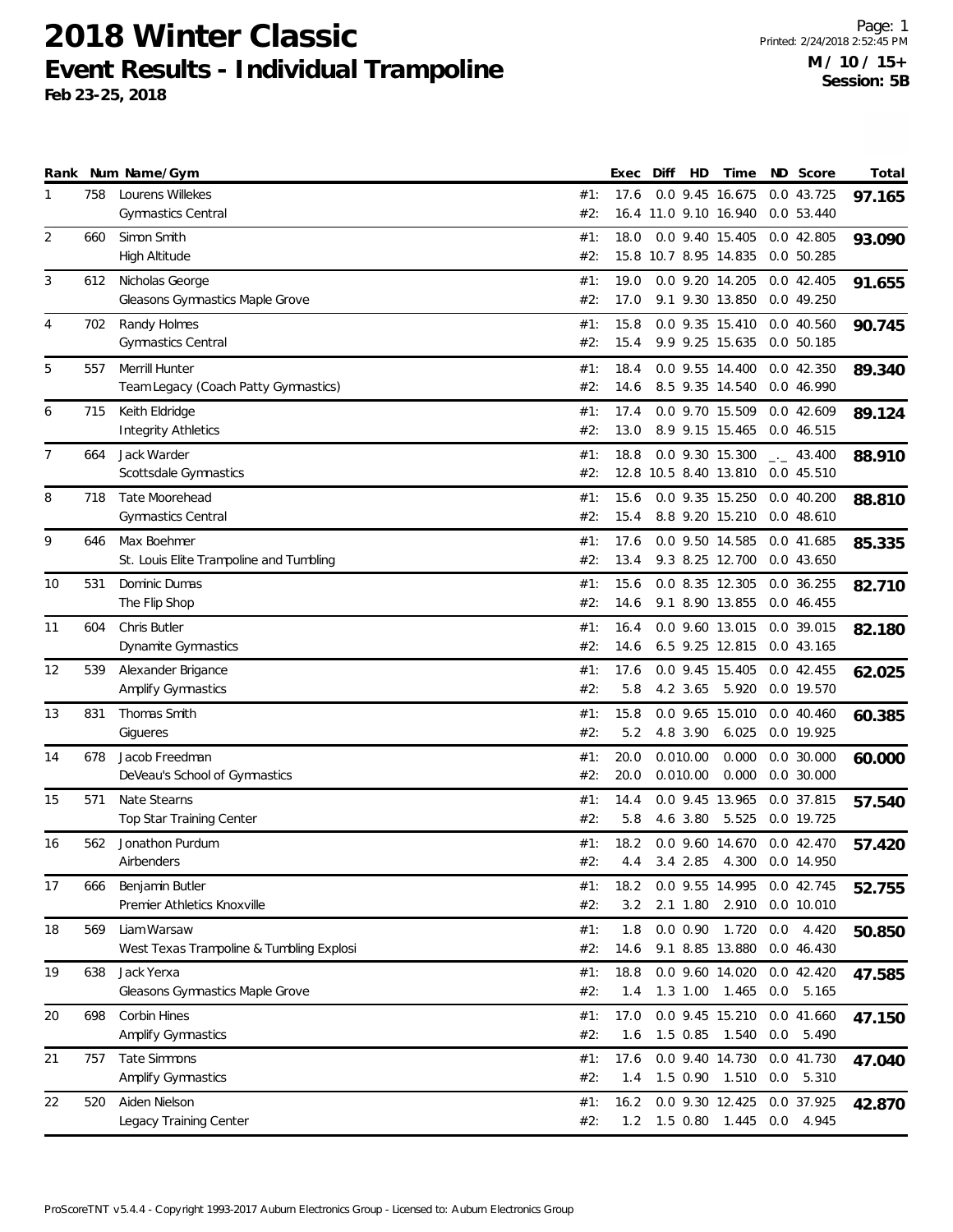|    |     | Rank Num Name/Gym                                      |            | Exec         | Diff | HD       | Time                                           | ND Score                   | Total  |
|----|-----|--------------------------------------------------------|------------|--------------|------|----------|------------------------------------------------|----------------------------|--------|
| 1  | 726 | Betty Reed<br>Seattle Gymnastics-Ballard               | #1:<br>#2: | 17.4<br>16.0 |      |          | 0.0 9.55 15.020<br>8.5 9.10 14.610             | 0.0 41.970<br>0.048.210    | 90.180 |
| 2  | 525 | Tia Taylor<br>Premier Athletics Knoxville              | #1:<br>#2: | 17.0<br>15.6 |      |          | 0.0 9.15 14.390<br>8.5 9.10 14.210             | 0.0 40.540<br>0.047.410    | 87.950 |
| 3  | 704 | Paulina Holmberg<br>Gleasons Gymnastics School         | #1:<br>#2: | 16.6<br>15.2 |      |          | 0.0 9.05 14.275<br>8.7 8.80 13.950             | 0.0 39.925<br>0.046.650    | 86.575 |
| 4F | 576 | Maria Mendoza<br>Park Avenue Gymnastics                | #1:<br>#2: | 15.6<br>15.2 |      |          | 0.0 9.15 14.340<br>8.5 9.60 13.730             | $-2$ 39.090<br>$-2$ 47.030 | 86.120 |
| 4  | 747 | Summer Koogler<br>Xtreme Gymnastics and Trampoline     | #1:<br>#2: | 17.2<br>15.0 |      |          | 0.0 9.75 13.890<br>7.1 9.25 13.685             | 0.0 40.840<br>0.0 45.035   | 85.875 |
| 5  | 616 | Abby Bertrem<br>Oklahoma Extreme Tumbling              | #1:<br>#2: | 16.2<br>15.4 |      |          | 0.0 9.45 13.525<br>8.5 9.05 13.620             | 0.0 39.175<br>0.0 46.570   | 85.745 |
| 6  | 651 | Kassidy Gardner<br>Scottsdale Gymnastics               | #1:<br>#2: | 17.0<br>15.0 |      |          | 0.0 9.50 13.565<br>6.9 9.60 13.410             | 0.0 40.065<br>0.0 44.910   | 84.975 |
| 7  | 536 | Cecelia Bernard<br>Airborne Gymnastics and Dance       | #1:<br>#2: | 16.8<br>14.8 |      |          | 0.0 9.35 13.760<br>7.8 8.85 13.570             | 0.0 39.910<br>0.045.020    | 84.930 |
| 8  | 685 | Mikaela Hunter<br>Team Legacy (Coach Patty Gymnastics) | #1:<br>#2: | 16.6<br>14.6 |      |          | 0.0 9.20 13.630<br>9.2 8.20 12.865             | 0.0 39.430<br>0.0 44.865   | 84.295 |
| 9  | 564 | Brenna Busch<br>Gleasons Gymnastics Maple Grove        | #1:<br>#2: | 16.2<br>15.0 |      |          | 0.0 9.40 13.180<br>8.2 8.60 13.660             | 0.0 38.780<br>0.0 45.460   | 84.240 |
| 10 | 556 | Ayanna Albright<br>Premier Athletics Knoxville         | #1:<br>#2: | 16.6<br>15.0 |      |          | 0.0 9.75 13.010<br>7.6 9.00 12.800             | 0.0 39.360<br>0.044.400    | 83.760 |
| 11 | 596 | Gloriana O'Neil<br>Gleasons Gymnastics Maple Grove     | #1:<br>#2: | 15.6<br>15.6 |      |          | 0.0 9.20 13.330<br>7.6 9.20 13.145             | 0.0 38.130<br>0.0 45.545   | 83.675 |
| 12 | 722 | Taylor Smith<br>Scottsdale Gymnastics                  | #1:<br>#2: | 14.4<br>14.8 |      |          | 0.0 8.75 12.969<br>7.7 8.50 14.455             | 0.0 36.119<br>0.045.455    | 81.574 |
| 13 | 552 | <b>Brooke Myers</b><br>Airborne Gymnastics and Dance   | #1:<br>#2: | 14.4<br>14.8 |      |          | 0.0 8.95 11.625<br>5.2 9.25 12.095 -2.0 39.345 | 0.0 34.975                 | 74.320 |
| 14 | 711 | Mary DesJardins<br><b>MJM Studios</b>                  | #1:<br>#2: | 16.0<br>9.0  |      | 5.8 5.25 | 0.0 9.40 13.630<br>7.830                       | 0.0 39.030<br>0.0 27.880   | 66.910 |
| 15 | 526 | Katherine Omo-Osagie<br>Infinite Bounds                | #1:<br>#2: | 17.8<br>7.8  |      |          | 0.0 9.20 15.460<br>4.6 4.30 7.735 0.0 24.435   | 0.042.460                  | 66.895 |
| 16 | 690 | Caroline Hudson<br>Scottsdale Gymnastics               | #1:<br>#2: | 16.8<br>7.4  |      |          | 0.0 9.20 13.580<br>5.2 4.60 6.485              | 0.0 39.580<br>0.0 23.685   | 63.265 |
| 17 | 620 | Macie Bledzki<br>Fairland Gymnastics                   | #1:<br>#2: | 16.2<br>6.2  |      | 4.6 3.60 | 0.0 8.95 14.245<br>5.925                       | 0.0 39.395<br>0.0 20.325   | 59.720 |
| 18 | 579 | Paige Loh<br>Elite Trampoline Academy                  | #1:<br>#2: | 16.0<br>6.4  |      | 4.6 3.55 | 0.0 9.20 14.860<br>4.285                       | 0.0 40.060<br>0.0 18.835   | 58.895 |
| 19 | 522 | Ellie Barta<br>Gleasons Gymnastics Maple Grove         | #1:<br>#2: | 5.0<br>15.0  |      | 0.02.60  | 4.030<br>8.1 9.15 13.025                       | 0.0 11.630<br>0.0 45.275   | 56.905 |
| 20 | 555 | Jenna Clark<br><b>MJM Studios</b>                      | #1:<br>#2: | 15.0<br>6.4  |      | 4.0 3.45 | 0.0 8.50 12.495<br>5.340                       | 0.0 35.995<br>0.0 19.190   | 55.185 |
| 21 | 606 | Ella Born<br>Airborne Gymnastics and Dance             | #1:<br>#2: | 15.8<br>4.2  |      |          | 0.0 9.15 13.745<br>3.0 2.80 4.250              | 0.0 38.695<br>0.0 14.250   | 52.945 |